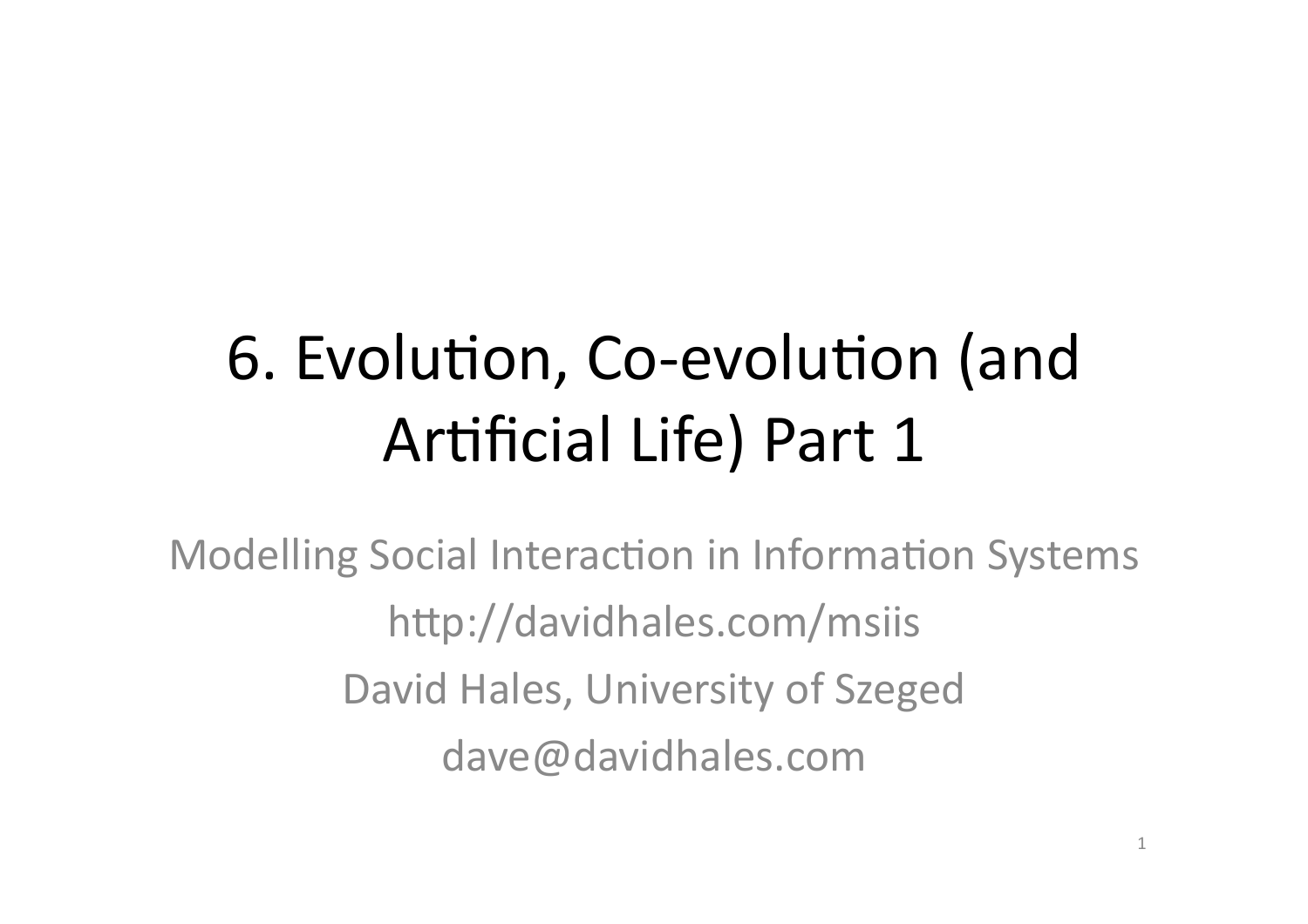#### Summary

- How can agents decide what to do (given some goals, knowledge and possible actions):
	- Rationality:
		- Individual utility maximisation (game theory, econ.)
		- Collective reasoning (Hobbs, Rawls, social contract)
	- Bounded rationality:
		- heuristics that attempt to achieve a goal (Schelling's segregation, Axelrod's tournament strategies)
	- Evolutionary / Adaptive
		- Individual learning (reinforcement, neural nets)
		- Social / evolutionary learning (genetic algorithms, genetic programming, co-evolutionary systems, cultural evolution)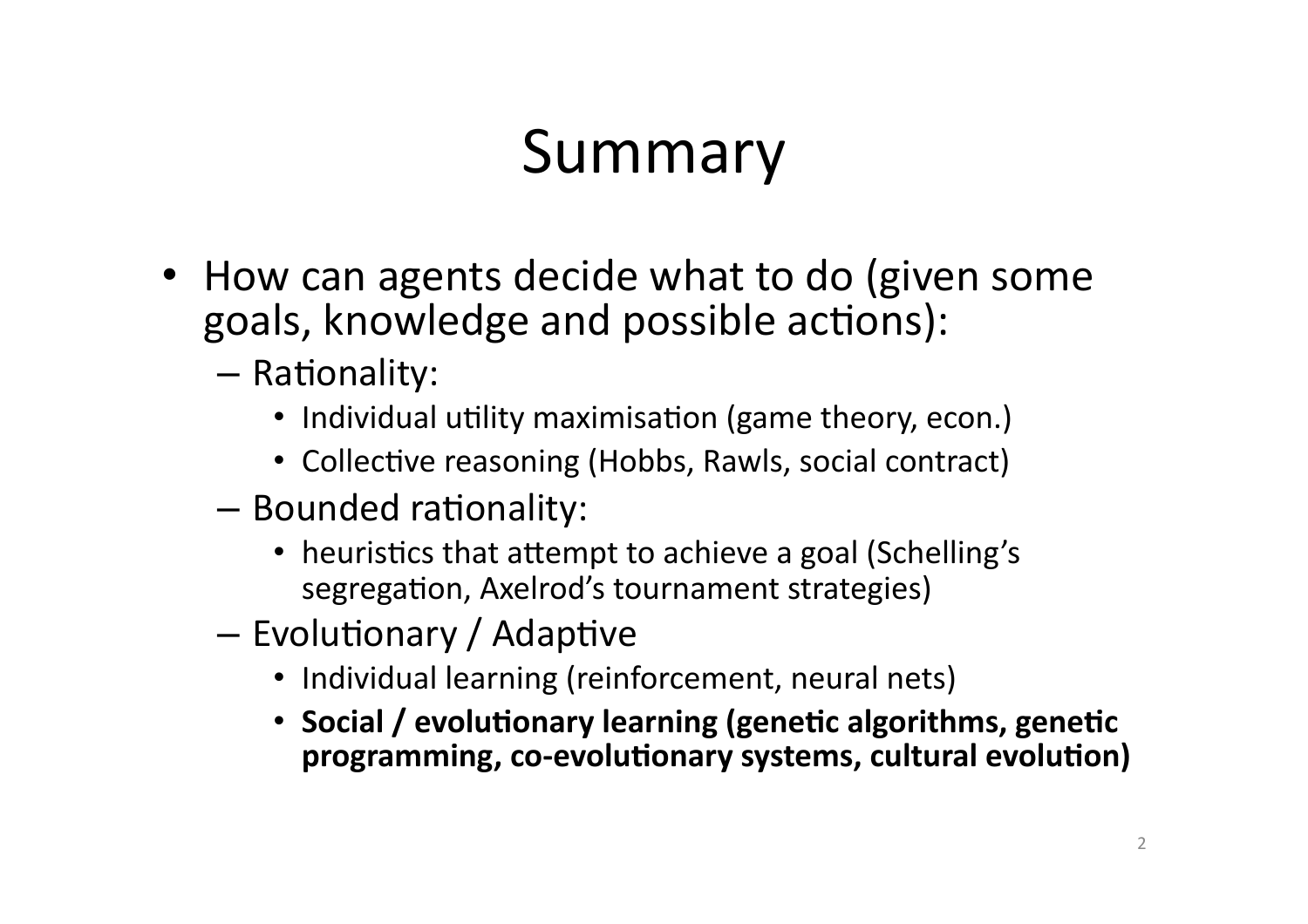#### What is evolution?

- It is a very old idea that predates modern science
- It is a theory of change
- Originally applied to human societies and ideas – because people could see these changed over time
- It isn't until recently (fossils etc) that it was realised biological life forms changed over time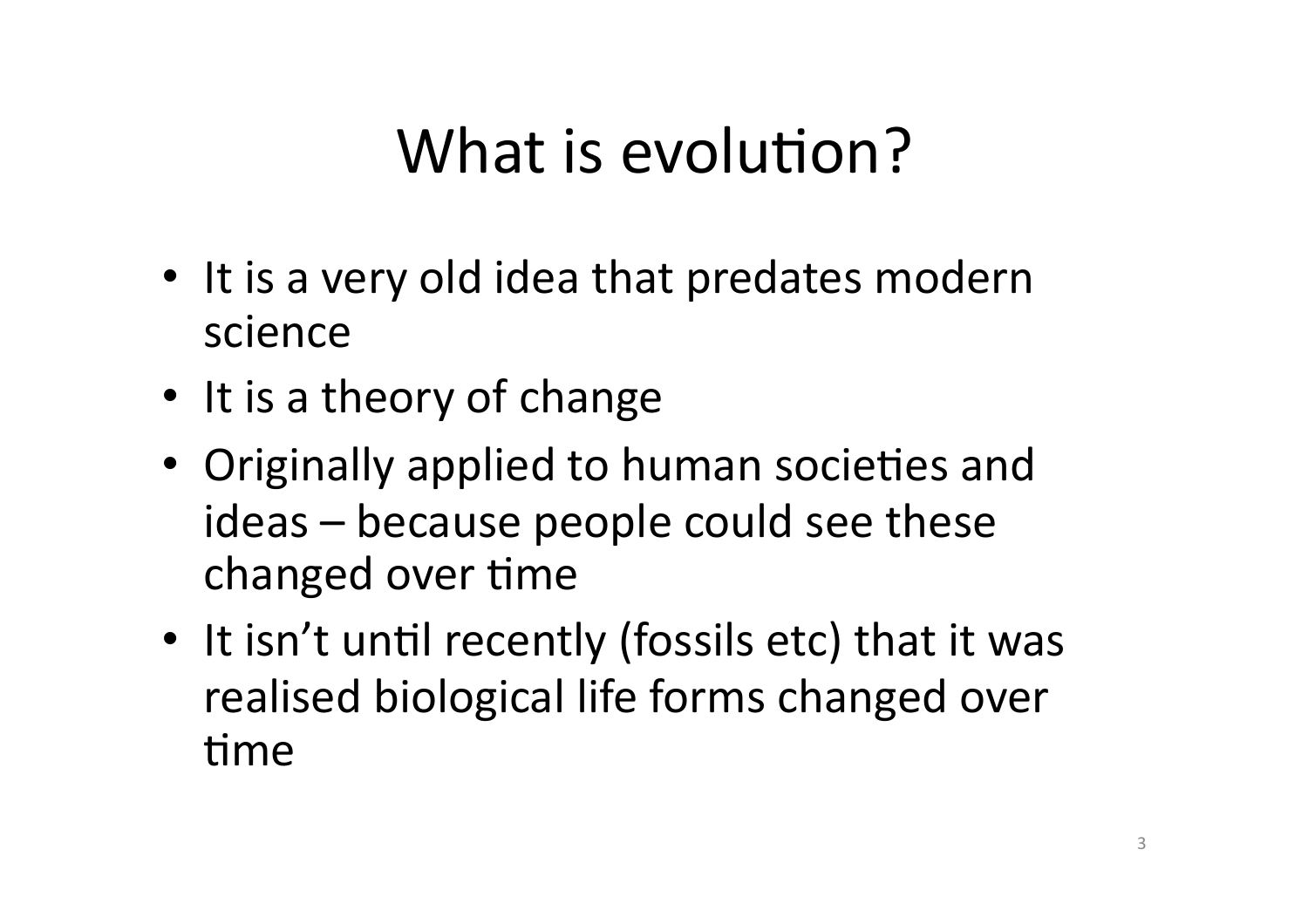### Biological evolution

- Evolution in everyday language has come to mean biological evolution
- Darwin did his famous empirical work observing biological organisms
- Biological evolution draws on empirical facts and theoretical models (often mathematical)
- Here we will focus on "abstract evolution" simulated in computer programs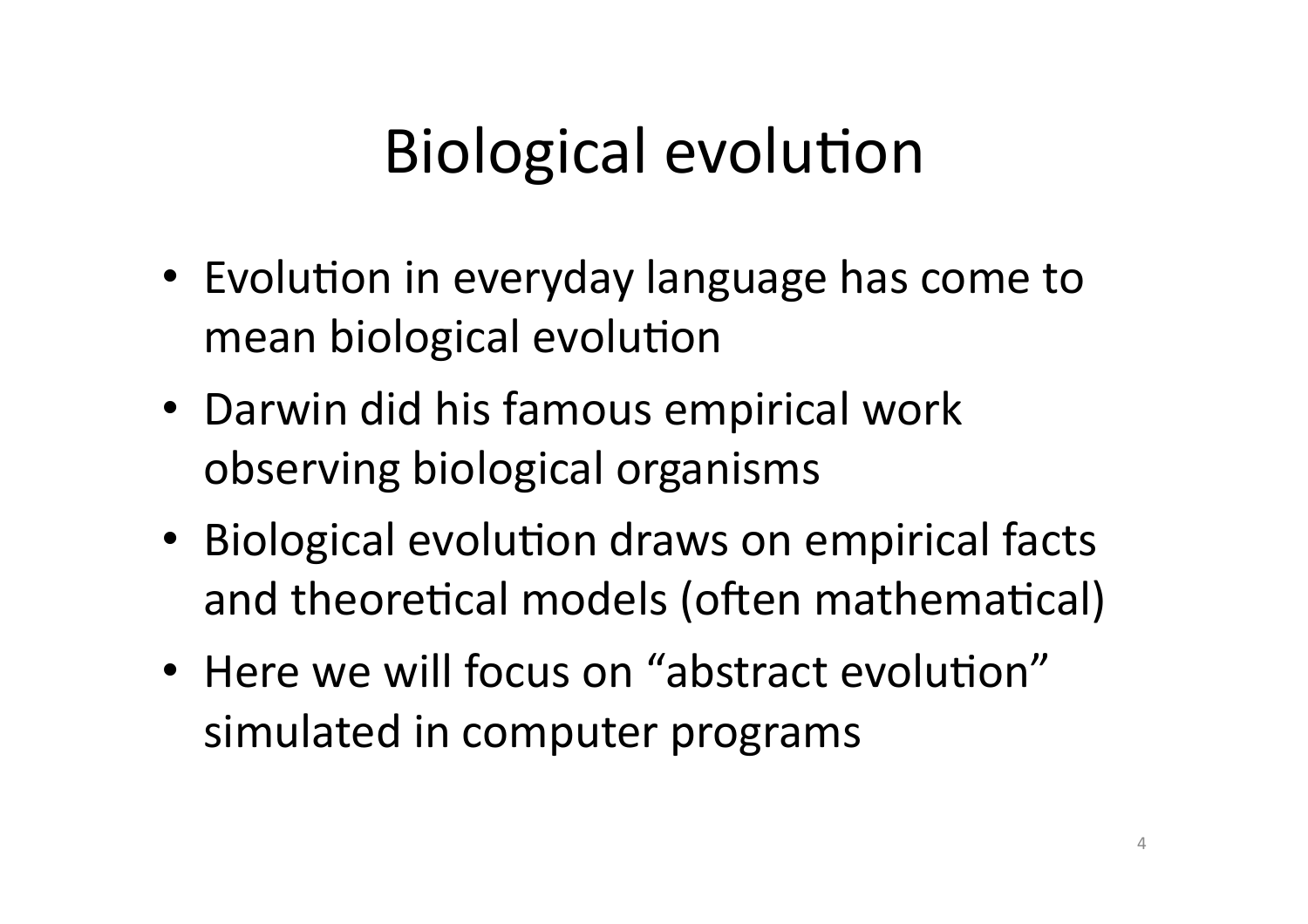#### Abstract evolution

- Evolution can be viewed as an algorithmic abstraction that can be used to understand / implement a process of change given:
	- Things that replicate / get copied (units of selection)
	- Variation in replicators (mutation)
	- Differential selection of replicators
- "fitness" means how good a replicator is at replicating (how many copies are made)
- In this context "survival of the fittest" is a tautology

Book: Daniel Dennett (1995) Darwin's Dangerous Idea. Simon & Schuster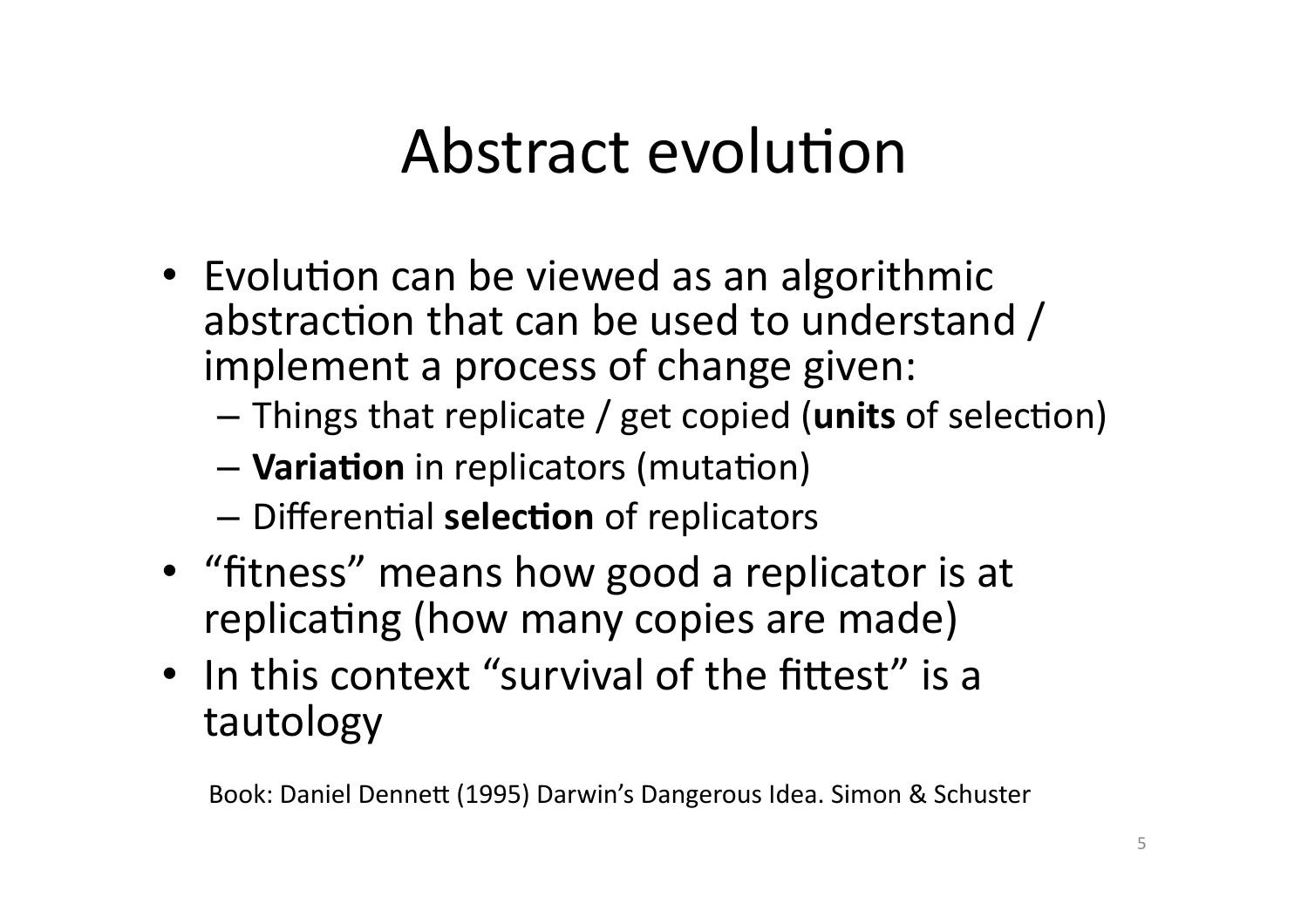## Abstract evolution (GA's)

- Genetic algorithms (which I think you know)
- Are an optimisation technique
- Define a space of solutions to a problem  $\bullet$
- Code different candidate solutions in an "artificial  $\bullet$ chromosome" (often a bitstring but not always)
- Use an evolutionary algorithm to adapt solutions towards better (hopefully optimal or good enough) solutions
- Do this through some form of selection, recombination  $\bullet$ (crossover), mutation and reproduction
- John Holland early 70's, Alan Turing 50's, other earlier thinkers...

Book: Holland, John (1975). Adaptation in Natural and Artificial Systems. Cambridge, MA: MIT Press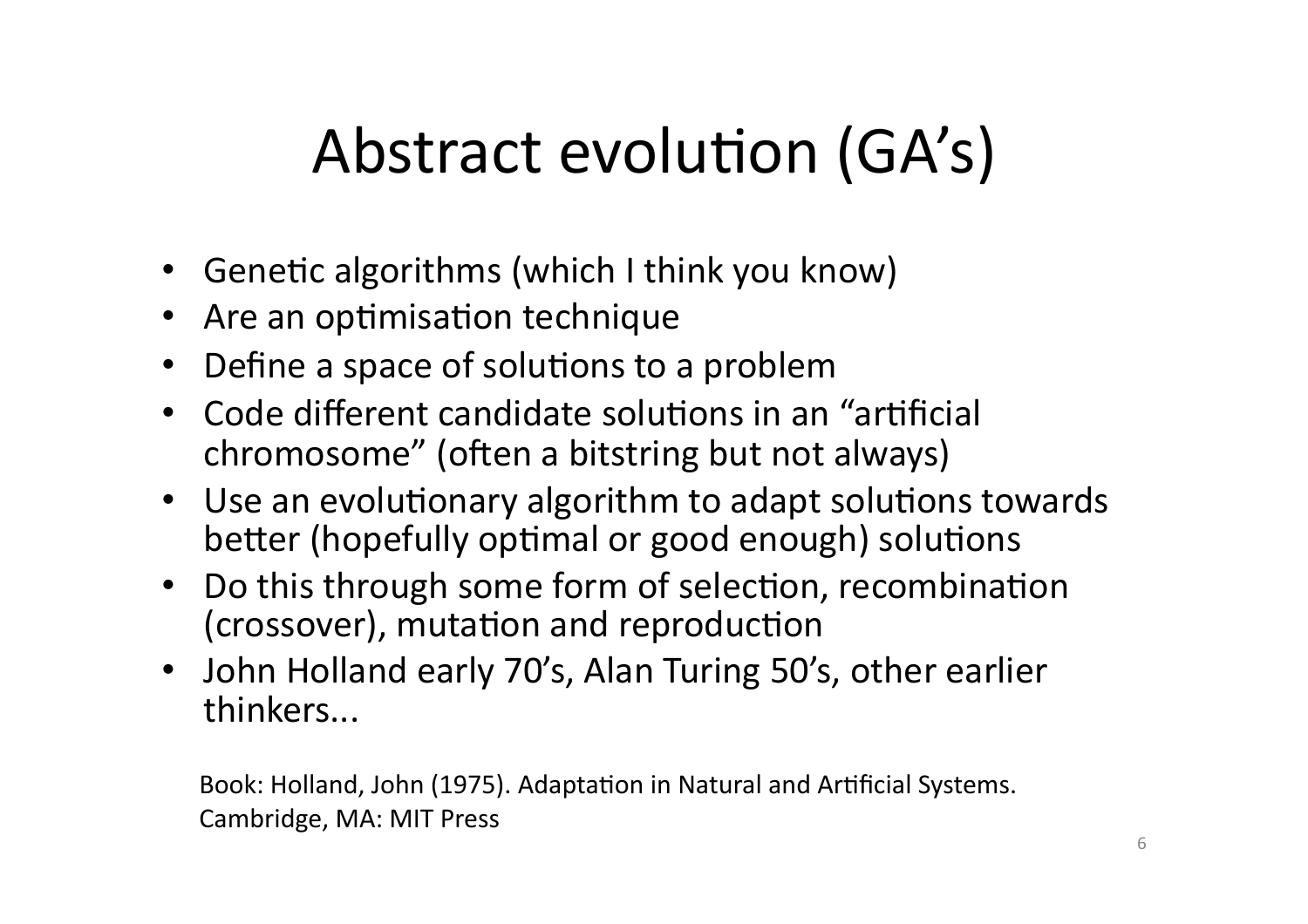## **Genetic Algorithms**

- Initialise a population of (N) random chrom.
- Loop for some (G) number of generations
	- Loop for each chrom.
		- Test chrom. against an objective function  $f()$  award a fitness score
	- End loop solutions
	- Reproduce chrom probabilistically proportionally into the next generation based on fitness score
	- Apply some genetic operator (such as crossover)
	- Mutate reproduced chrom. with small prob. (m)
- End loop generations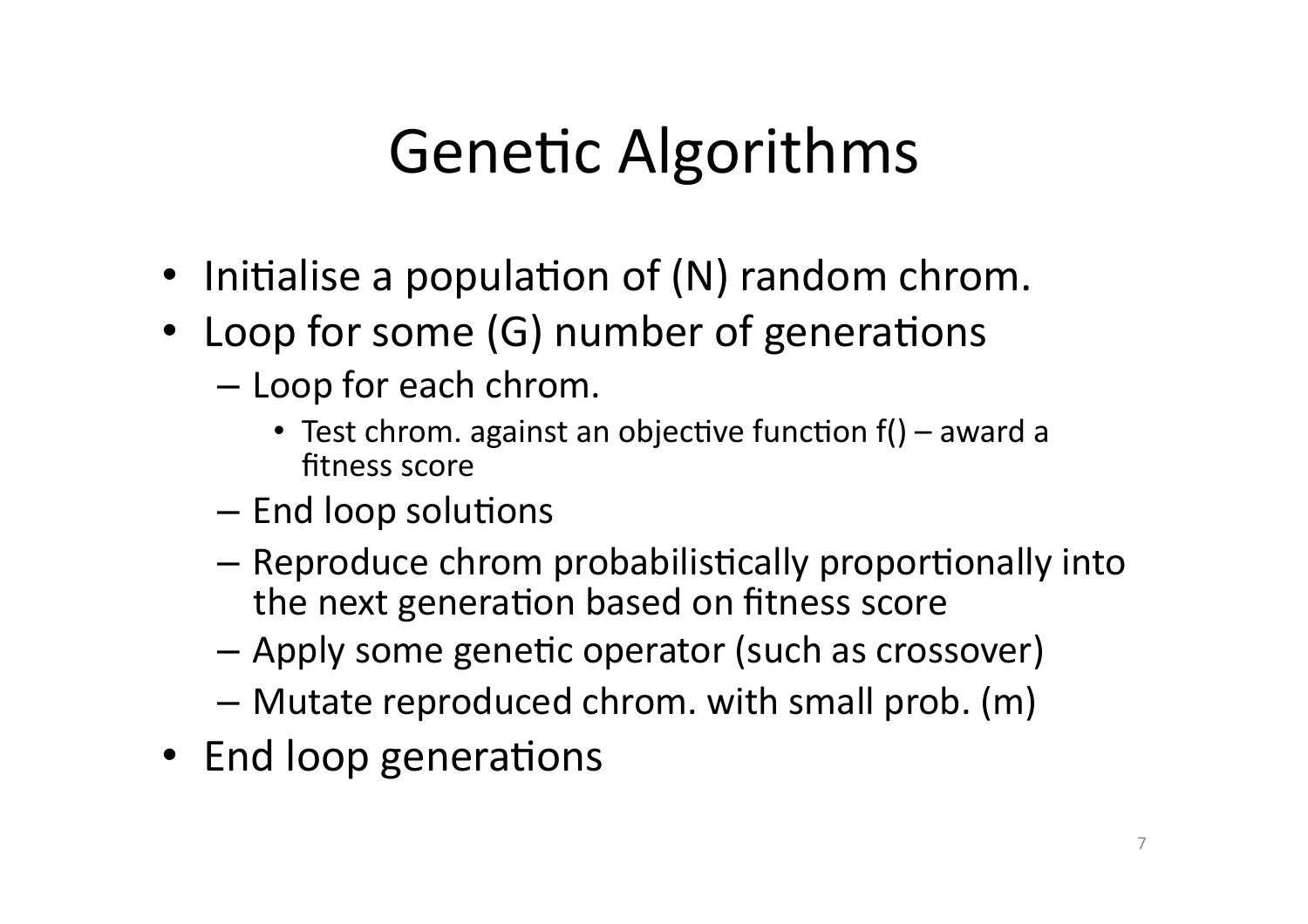## Reproduction / Selection

- Many ways to simulate reproduction:
	- Roulette Wheel Selection
	- Tournament Selection
	- Other kinds...
- In general you want an easy to implement and fast method
- That will allow for fitter solutions to tend to increase in the population over time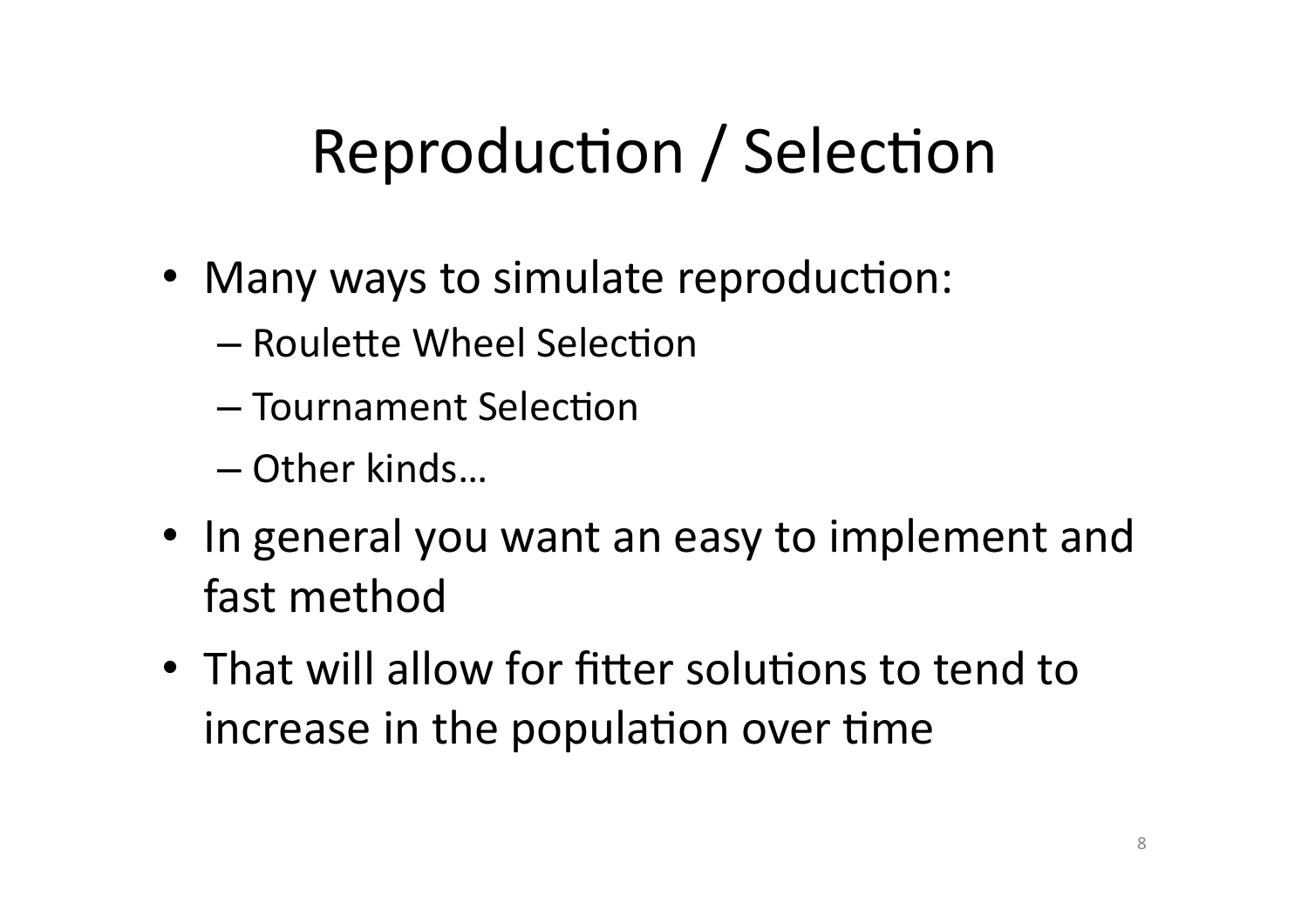#### Roulette Wheel Selection

- Suppose you have a population of chromosomes and each has been allocated a fitness based on f()
- Add up the fitness's of all chromosomes = tf
- Repeat until next generation is full:  $\bullet$ 
	- Generate a random number R in that range  $0..$ tf
	- Select the first chromosome in the population that when all previous fitness's are added - gives you at least the value R
	- Reproduce the selected chrom. Into the next generation
- Hence it is like a roulette wheel where each spot on the wheel (representing a chromosome) is the size of the fitness of the associated chromosome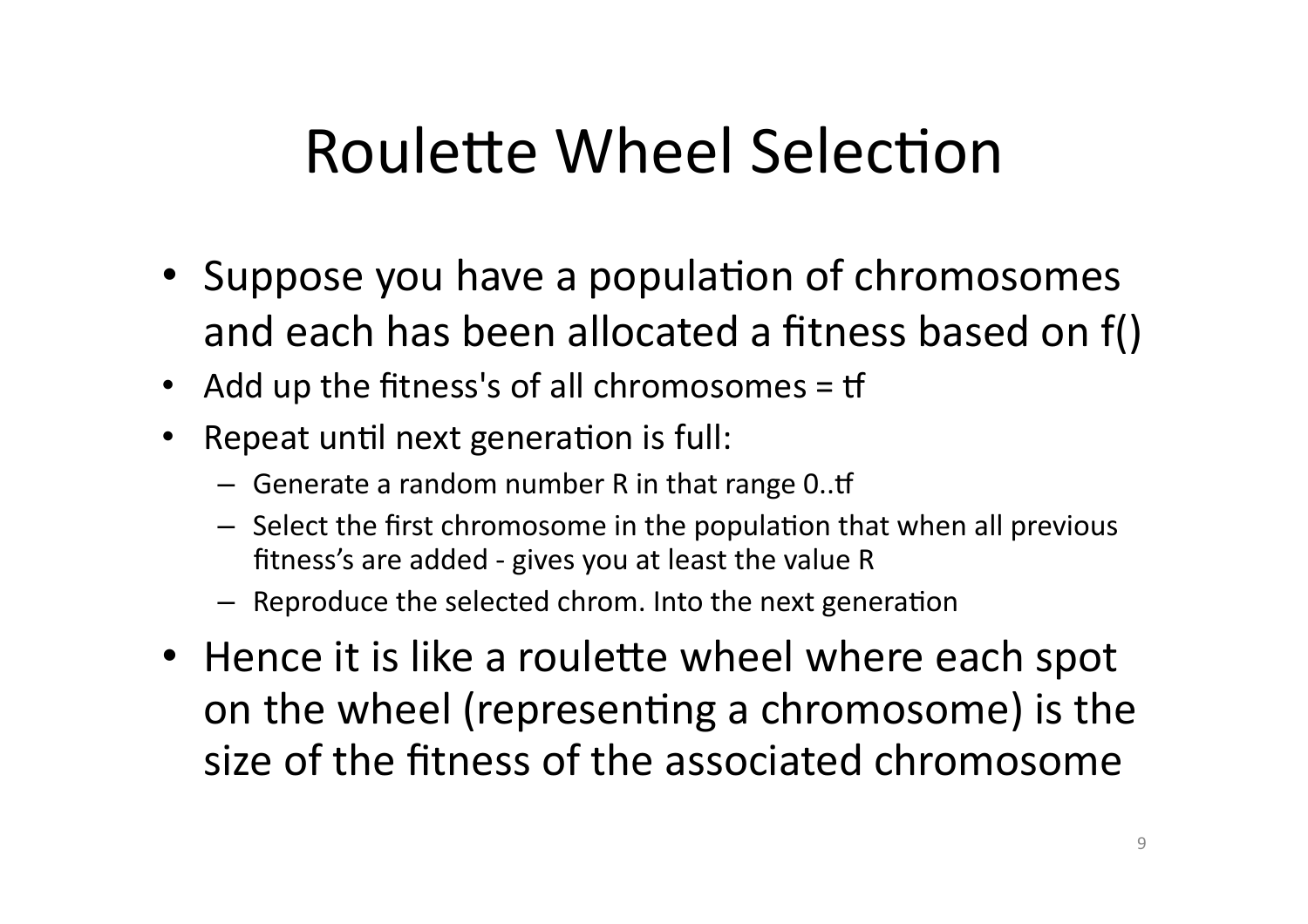#### Tournament selection

- Many variants but a very simple form is:
- Repeat until next generation is full
	- $-$  Select pairs of chromosomes randomly
	- $-$  Reproduce the one with the highest fitness
	- $-$  Or a random one if they have same fitness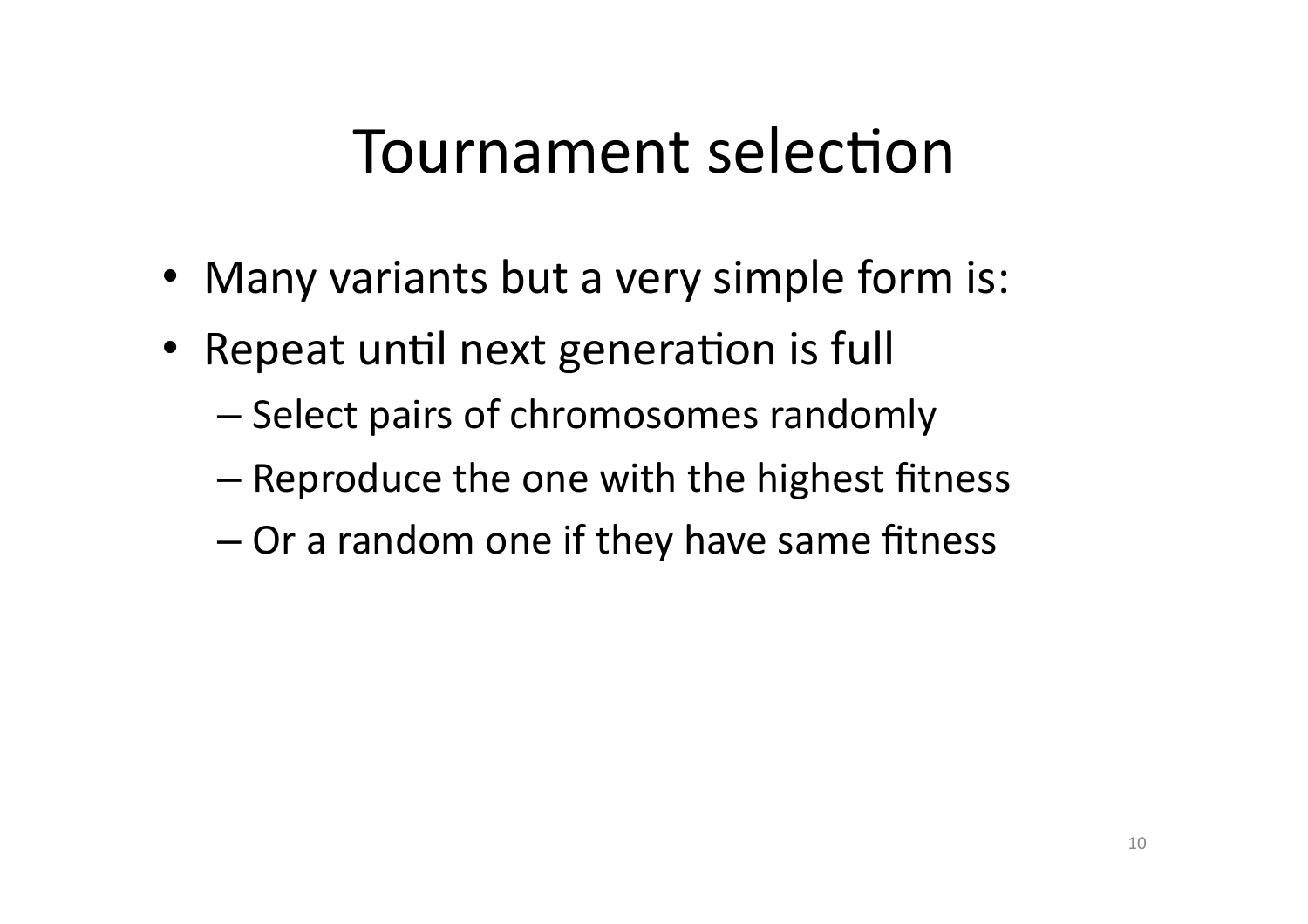## Genetic Algorithms (crossover)

- You have to choose, G, N, m and  $f()$
- Often GA's use **crossover** (recombination) of reproduced chromosomes as well as mutation
- This involves splicing together parts of chromosomes
- Can be compared to sexual reproduction
- 1-point crossover: take two chrom., select a random cut-point and spice together the chrom. of the two parents#
- Holland developed "Schema Theory" to understand how various genetic operators (such as crossover) work
- Using GA's for optimisation very much an "art"
- There is no "free lunch" for search problems!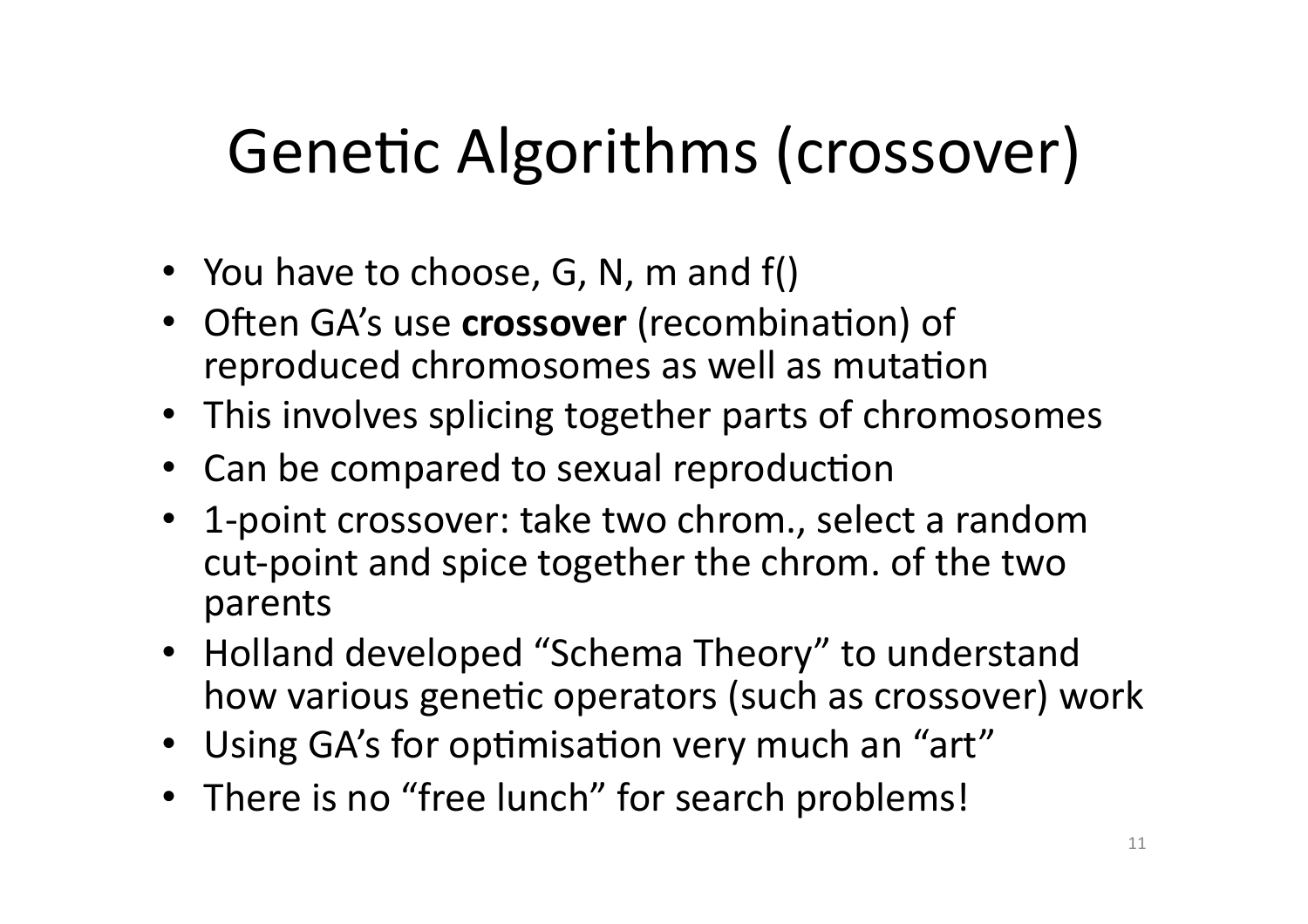#### Fitness landscapes





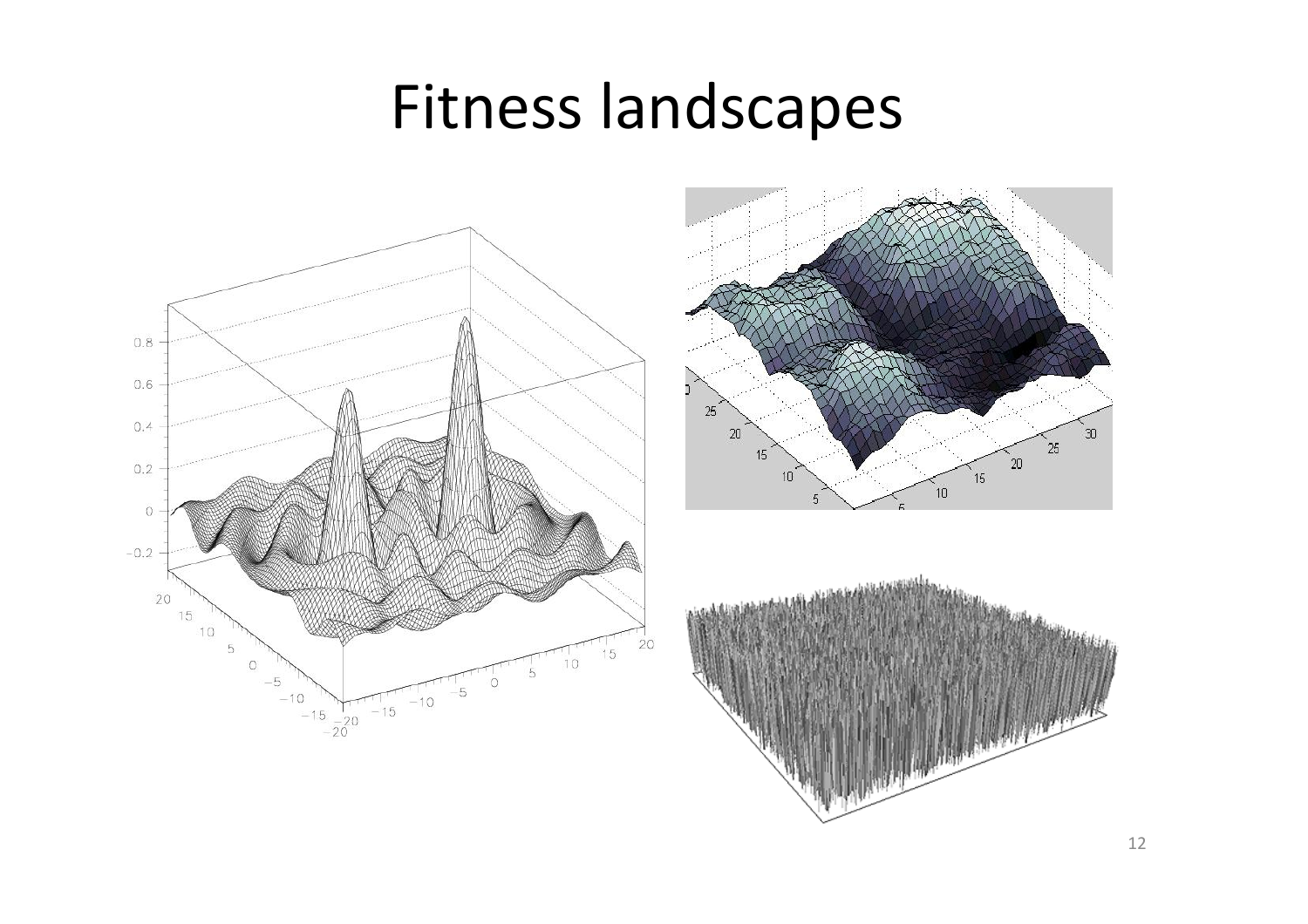## Complex / implicit fitness function

- Can we still use evolutionary algorithms without simple explicit fitness functions?
- Yes, simple way, let a person look at solutions and select some they like better
- Dawkins "bimorphs" (NetLogo model library: biology/evolution/sunflower biomorphs)
- OR somehow let the "world" supply the fitness function - or a simulation of the world
- Evolving robots with "real physics"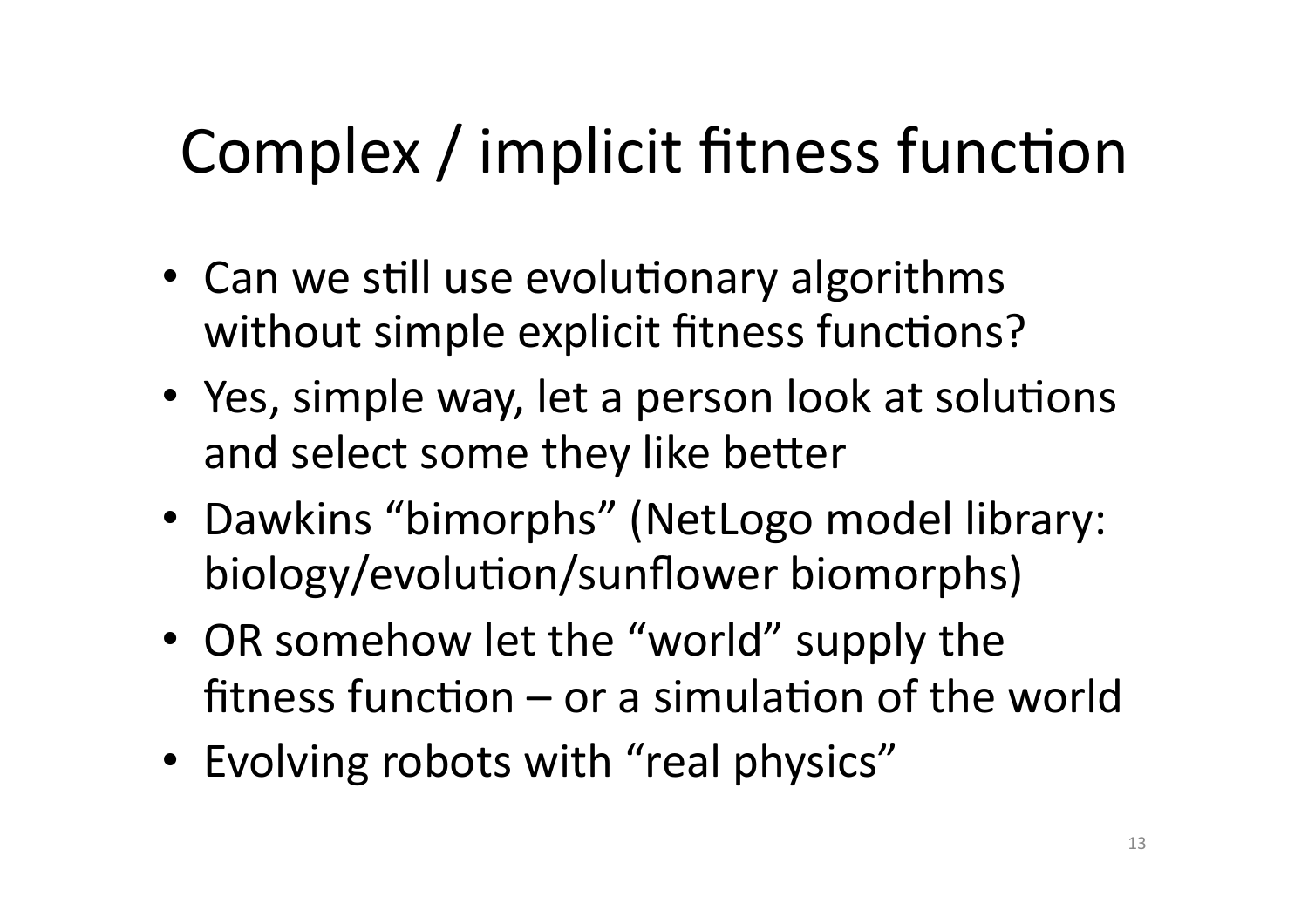## Co-evolution fitness functions

- Suppose our solutions are "agents" that must interact socially with each other in a simulated environment to gain fitness
- The fitness of an agent depends on how the other agents behave
- Remember Axelrod's tournaments?
- To get a score (or fitness) for each algorithm he had to play them off in simulated tournaments
- Since the fitness of any agent is dependent on the other agents in the population
- This is called co-evolution because each agent evolves relative to the others rather than optimising an exogenous fixed fitness  $f()$
- In this sense  $f()$  takes as inputs all the other agents
- When the agents are strategies in a simple game with known payoffs this relates to **evolutionary game theory**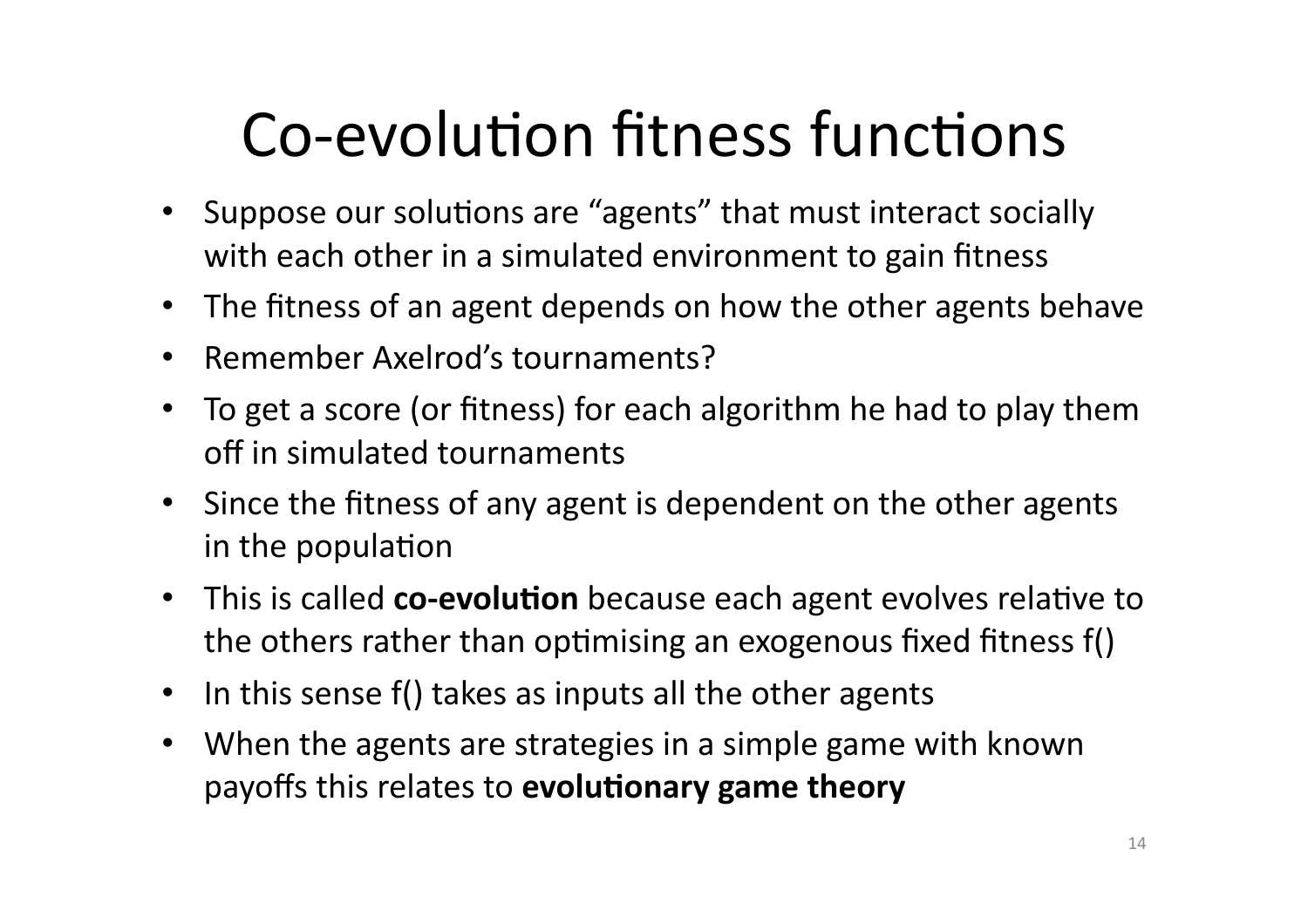#### An evolutionary PD game

- Suppose:
	- agents as 1 bit strategy in the the PD game where  $1 =$ coop and  $0 =$  defect
	- population of N agents initialised at random (0 or 1)
	- Apply an evolutionary algorithm where each generation each agent is randomly paired with some other agent in the population and plays a game of PD
	- Reproduction (roulette wheel) using average payoff from the games as the fitness of each agent
	- $-$  Apply some small (m = 0.01) mutation to each reproduced agent that causes it to flip its strategy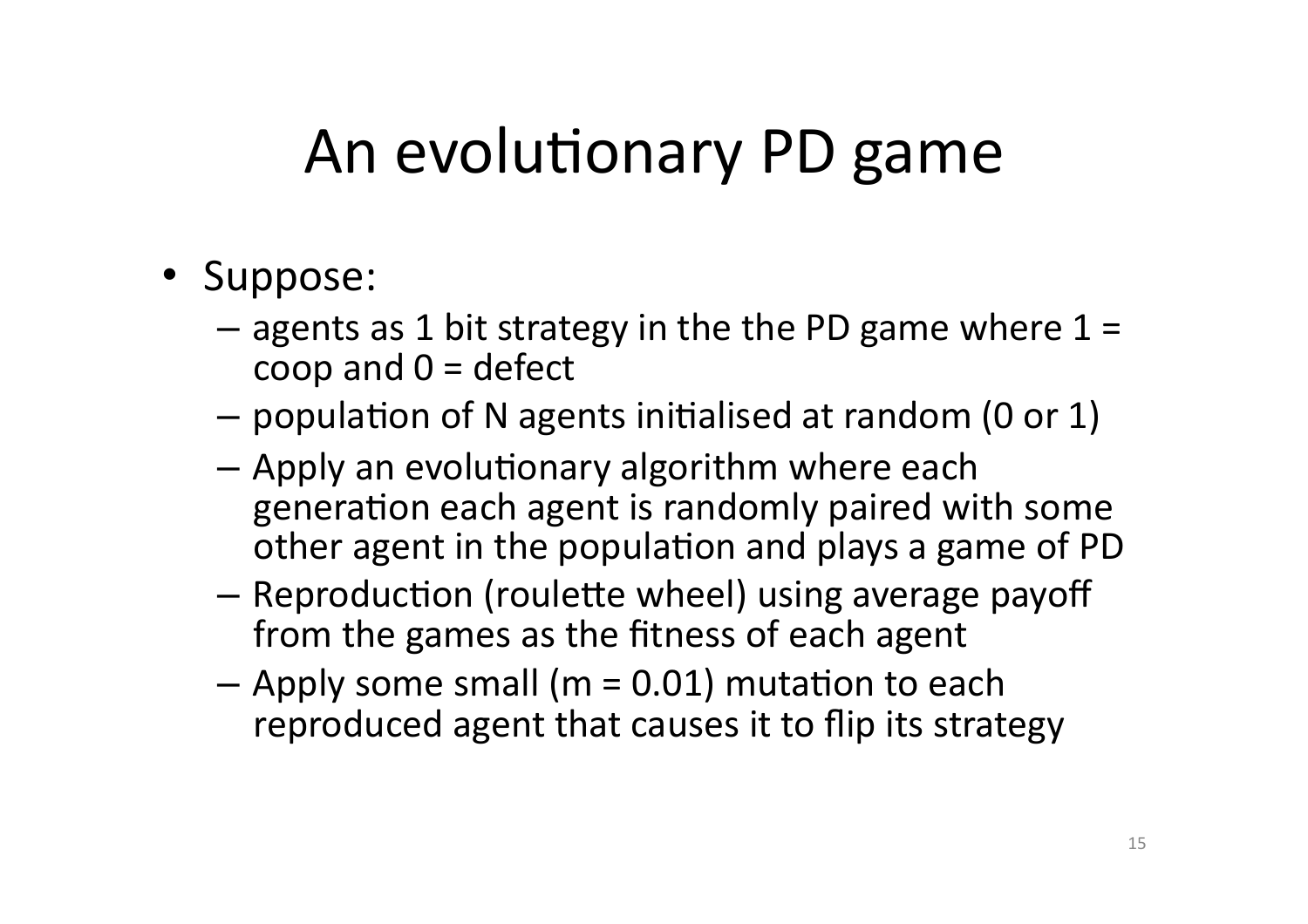# Evolving PD strategies

- Initialise population N to random strategies
- Loop some number of generations
	- $-$  Loop for each agent (a) in the population
		- Select another agent (b) at random from the population
		- Play PD between (a) and (b) based on their strategies accumulate payoffs in agents
	- $-$  End loop for each agent
	- $-$  Reproduce a new population of size N probabilistically in proportion to average payoff and apply mutation with probability m
- End loop for number of generations

Note: Random pairing of strategies is sometimes called "mean field" interaction or "homogenous mixing". Reproduction without cross-over is called "asexual  $reproduction''.$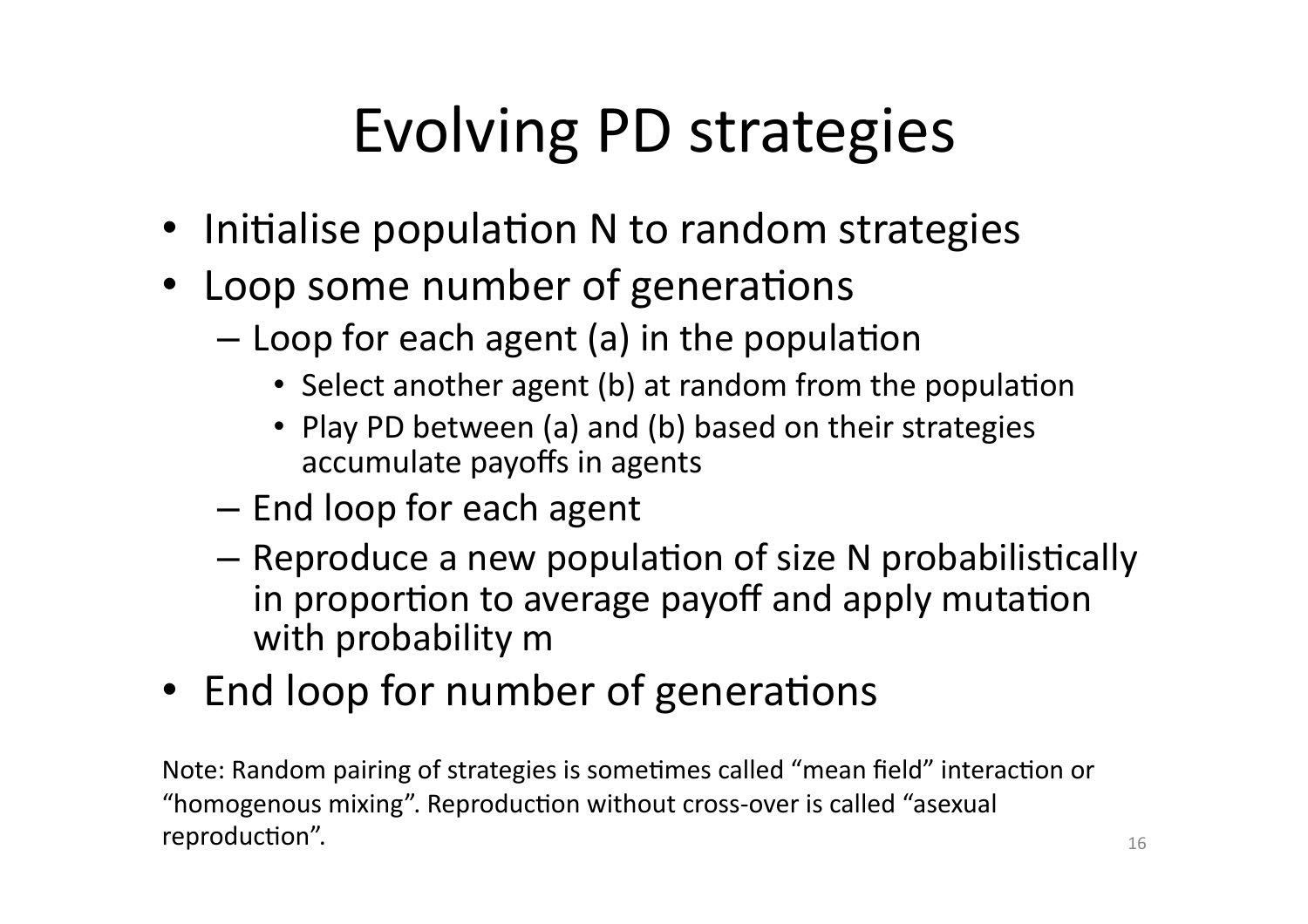# Evolving PD strategies

- In this case with simple (pure) PD strategies and mean field mixing...
- Evolution will quickly lead to all defect dominating the  $\overline{ }$ population and stay there
- This is called an Evolutionary Stable Strategy (or ESS)
- A strategy is an ESS if a population all using it can resist "invasion" by a small number of any other strategy
- All ESS are Nash Equlibria (NE) but not all NE are ESS.
- Hence a link is found between game theory and evolutionary theory which biologists discovered and applied#

Book: John Maynard Smith (1982) Evolution and the theory of games. **Oxford University Press**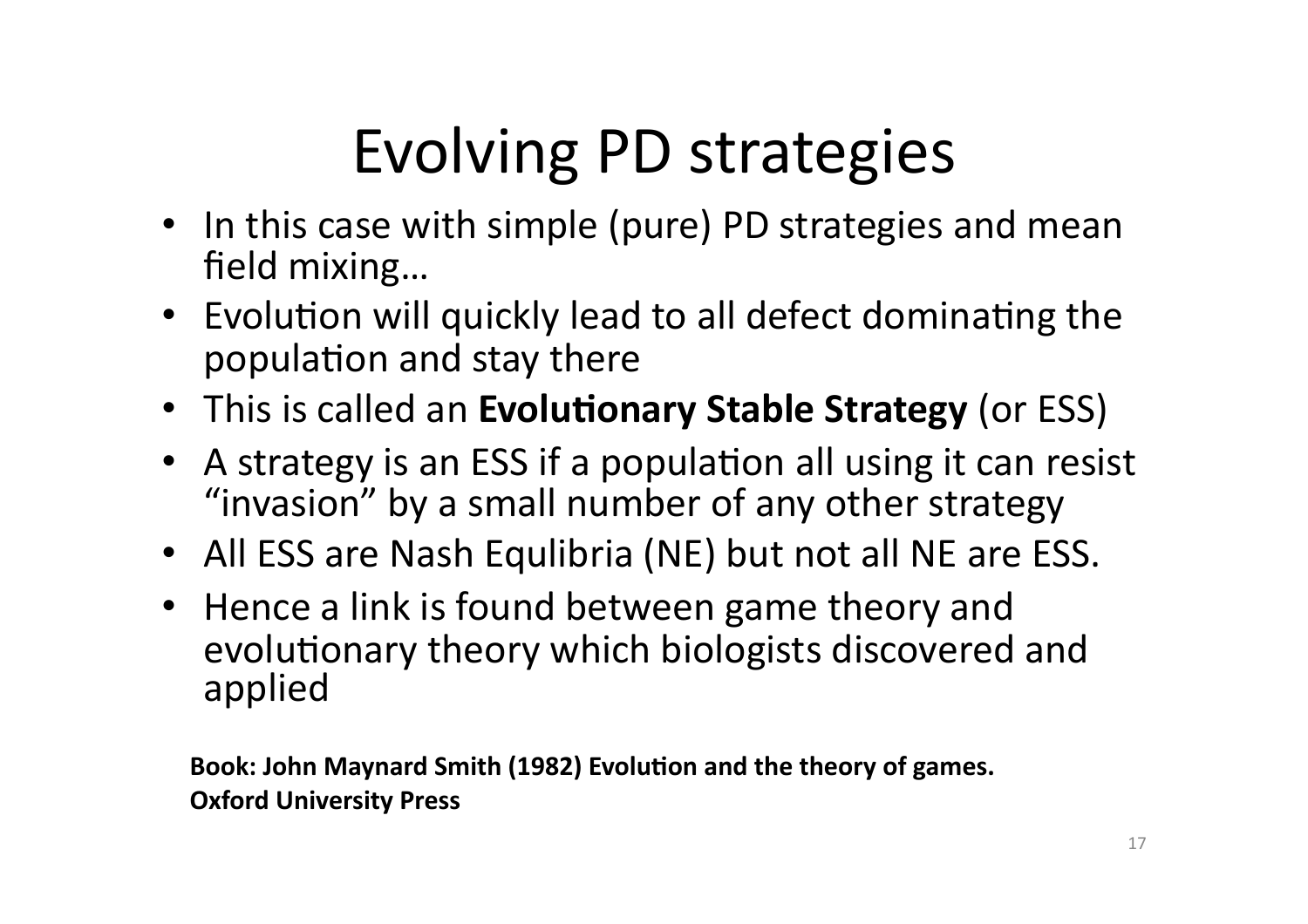## Sociobiology

- More generally the application of biological evolutionary approaches to understand social interactions is called Sociobiology
- When it is applied to human social systems it is can be highly controversial
- Critics worry it starts to look like "Social Darwinism" and overlooks the role of culture as the determinant of human social systems and behaviour
- We will not discuss this controversy here but it is worthwhile to be aware of it

Book: E. O. Wilson (1975) Sociobiology: The New Synthesis.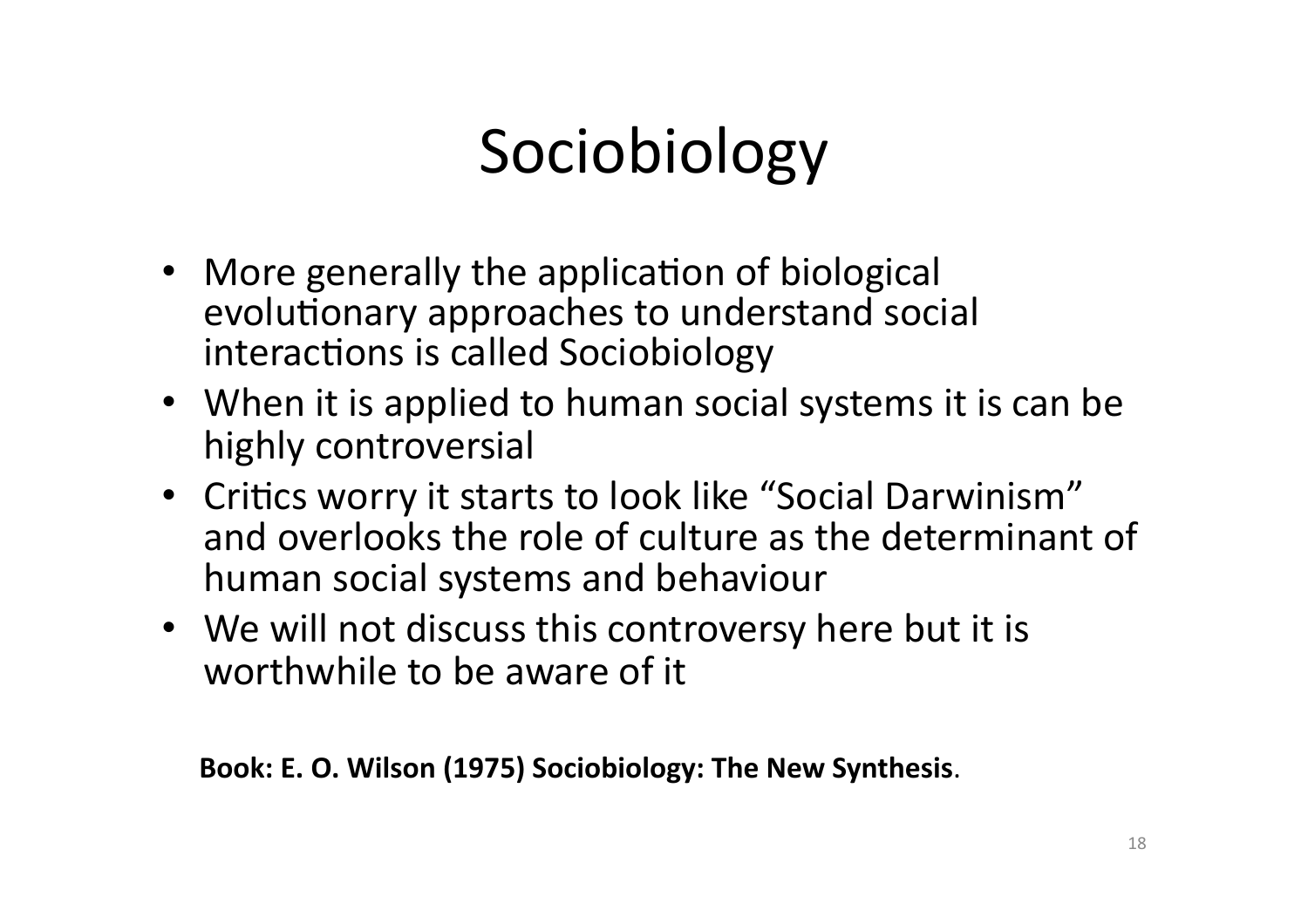## Evolving PD strategies

- More complex strategies can be evolved in this way and analysed to see if they are ESS
- Axelrod noted in his book that tit-for-tat was "collectively stable" (almost an ESS)
- The relationship between ESS, Nash and, say, Pareto efficiency is subtle and complex even in mean field models
- However analysis (not just simulation) can be applied to simple games with a limited number of strategies

Paper: Nowak, Sigmund, Esam (1995) Automata, repeated games and noise. J. **Math. Biol. 33: 703-722**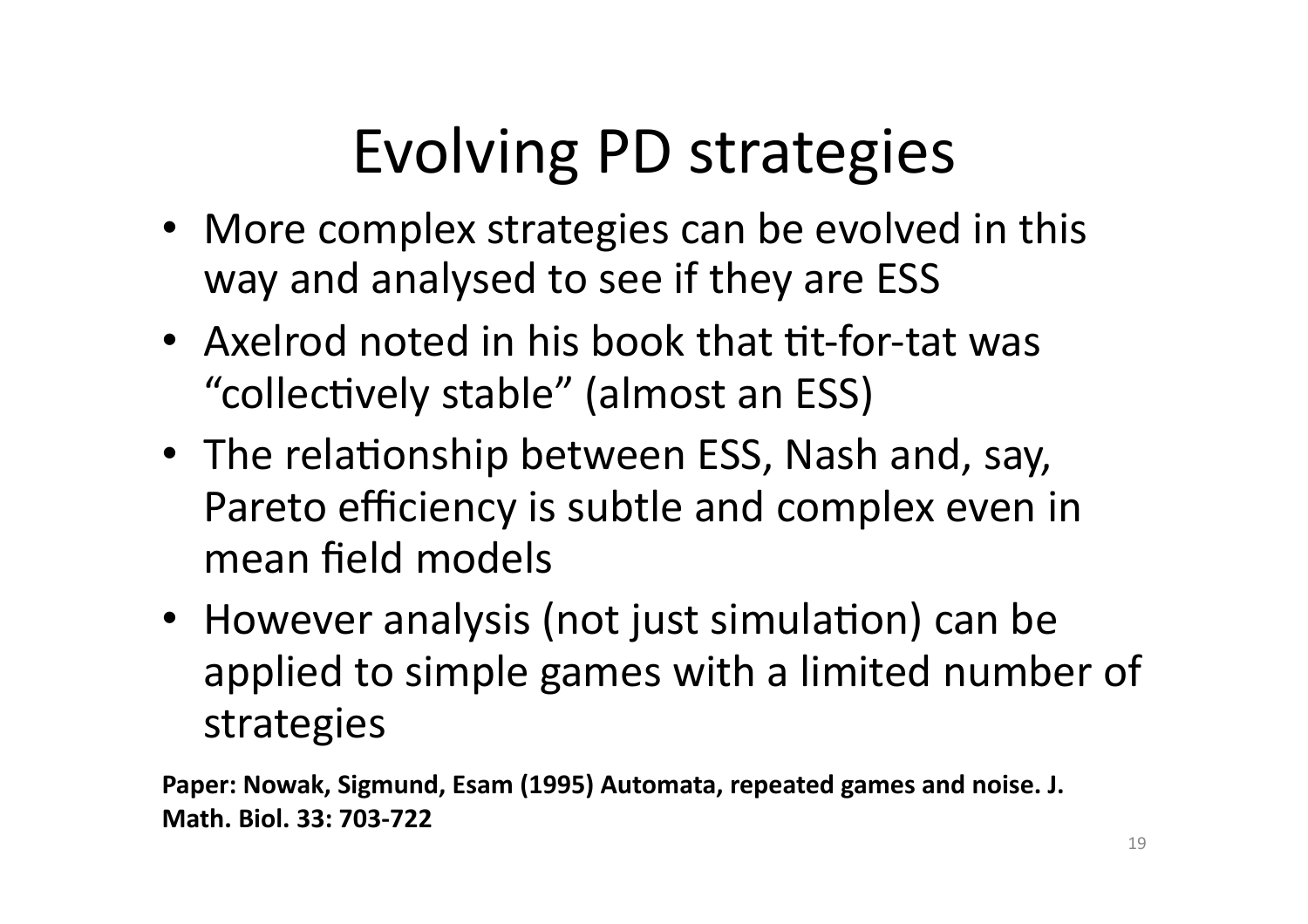#### Evolution of strategies

- Even if we can calculate some ESS for given a given system this does not necessarily tell us the dynamics (trajectories) that evolution will take from any given starting point
- In simple systems "replicator dynamics" equations can be used to prove things (assuming no mutation!)
- In general, simulation experiments are used to see what happens when it gets complicated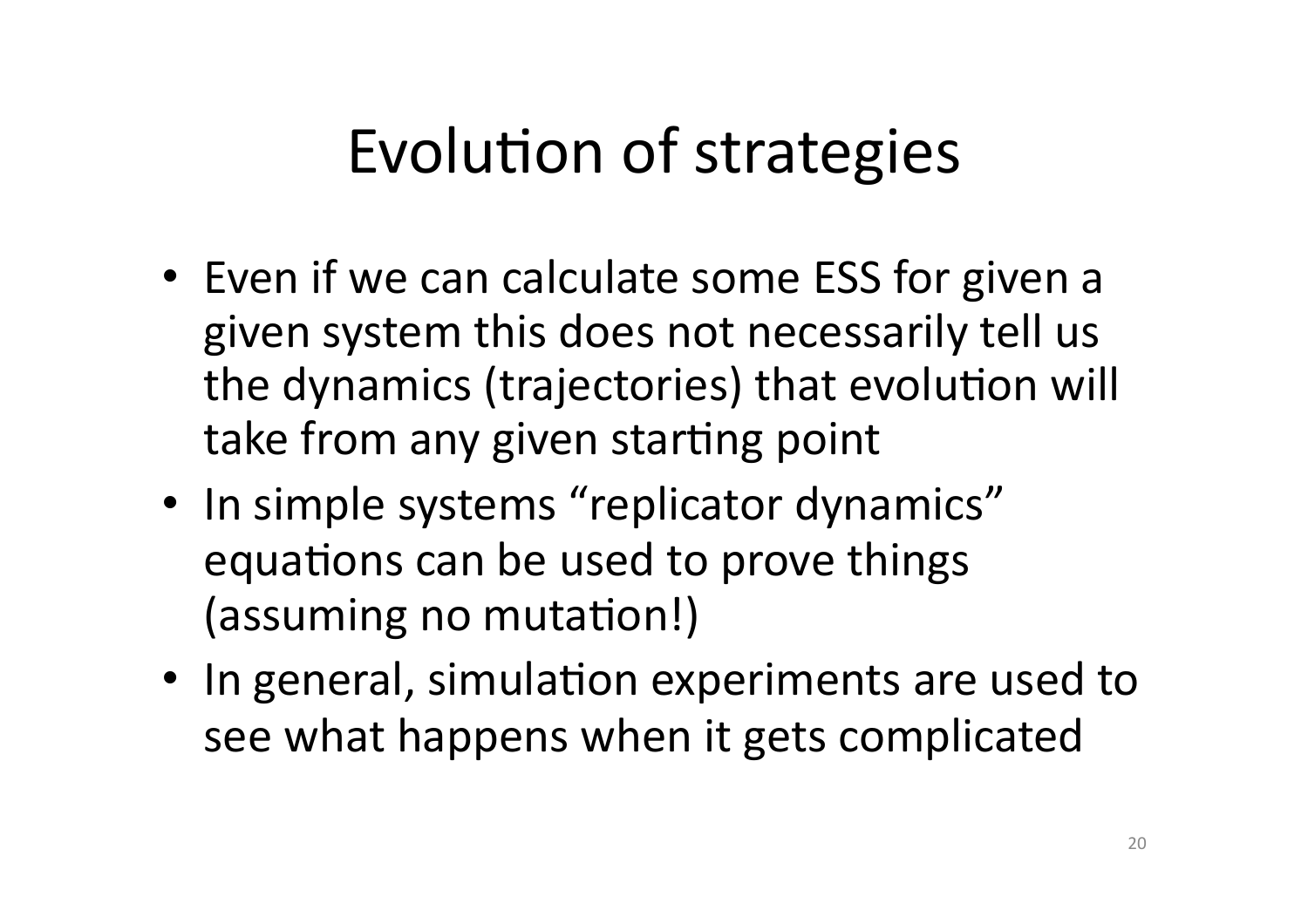#### Non-random interactions

- Many forms of interaction in the "real world" are non-random#
- Some work has explored this using a cellular automata  $(CA)$  where:
	- $-$  Each cell is either coop or defect state
	- Plays PD with each of it's neighbours (and possibly itself)
	- $-$  Copies the the strategy of fittest neighbour (or stays same if it is fittest)
	- $-$  Sometimes mutation is used sometimes not

See NetLogo model library/biology/evolution/altruism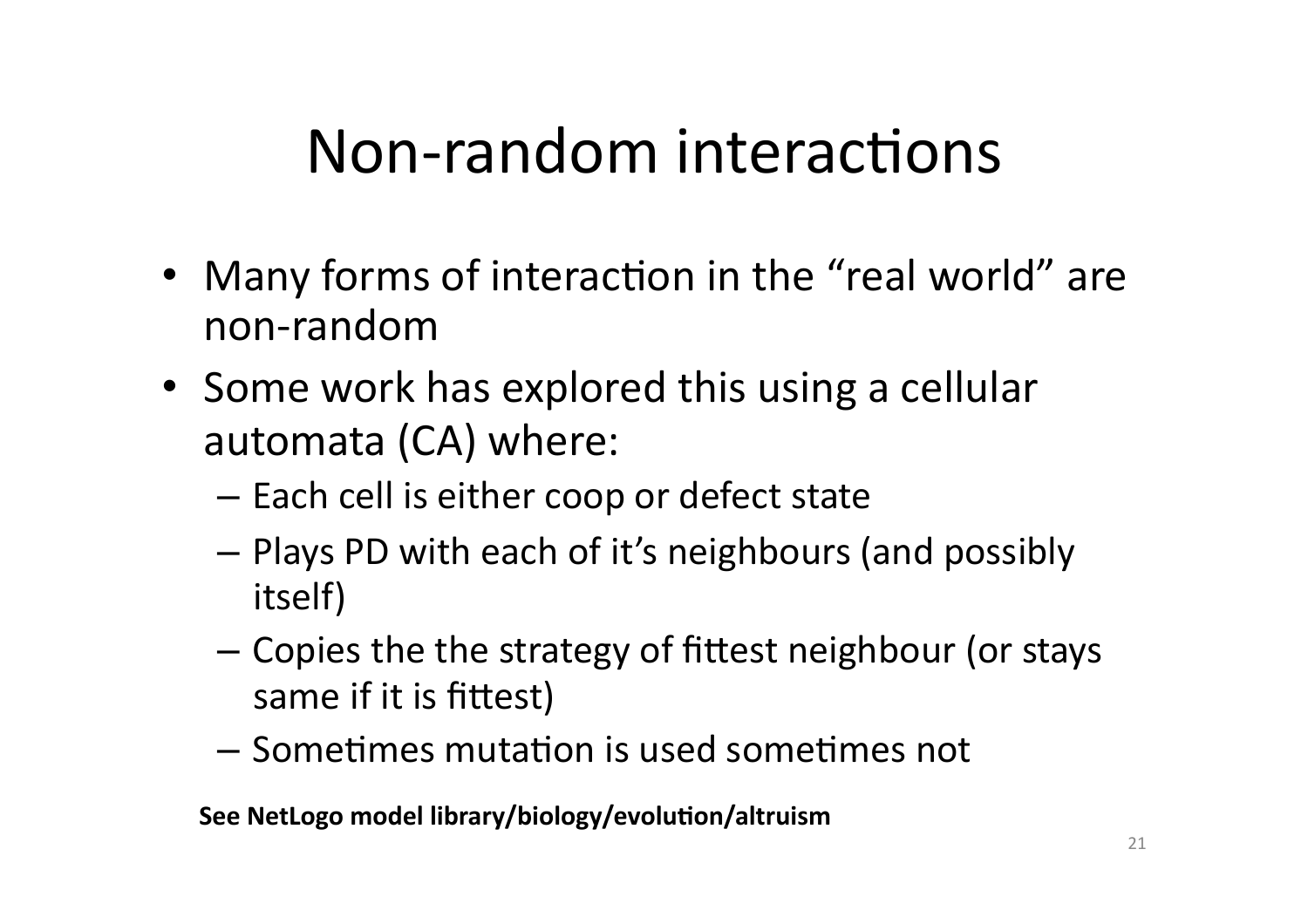# Evolving PD on a CA

- In general it has been found that over a broad range of parameters:
	- Cooperation can be sustained
	- Dynamic patterns emerge over time
	- Groups of cooperators and defectors because they are spatially clustered create these interesting dynamics
	- Pretty patterns can be produced
- The argument is that many biological and social phenomena interact in space and this can be a major factor in sustaining the evolution of cooperation

Paper: Nowak, May (1993) The Spatial Dilemmas of Evolution. Int. J. of Bifurcation and Chaos, Vol. 3, No. 1. 35-78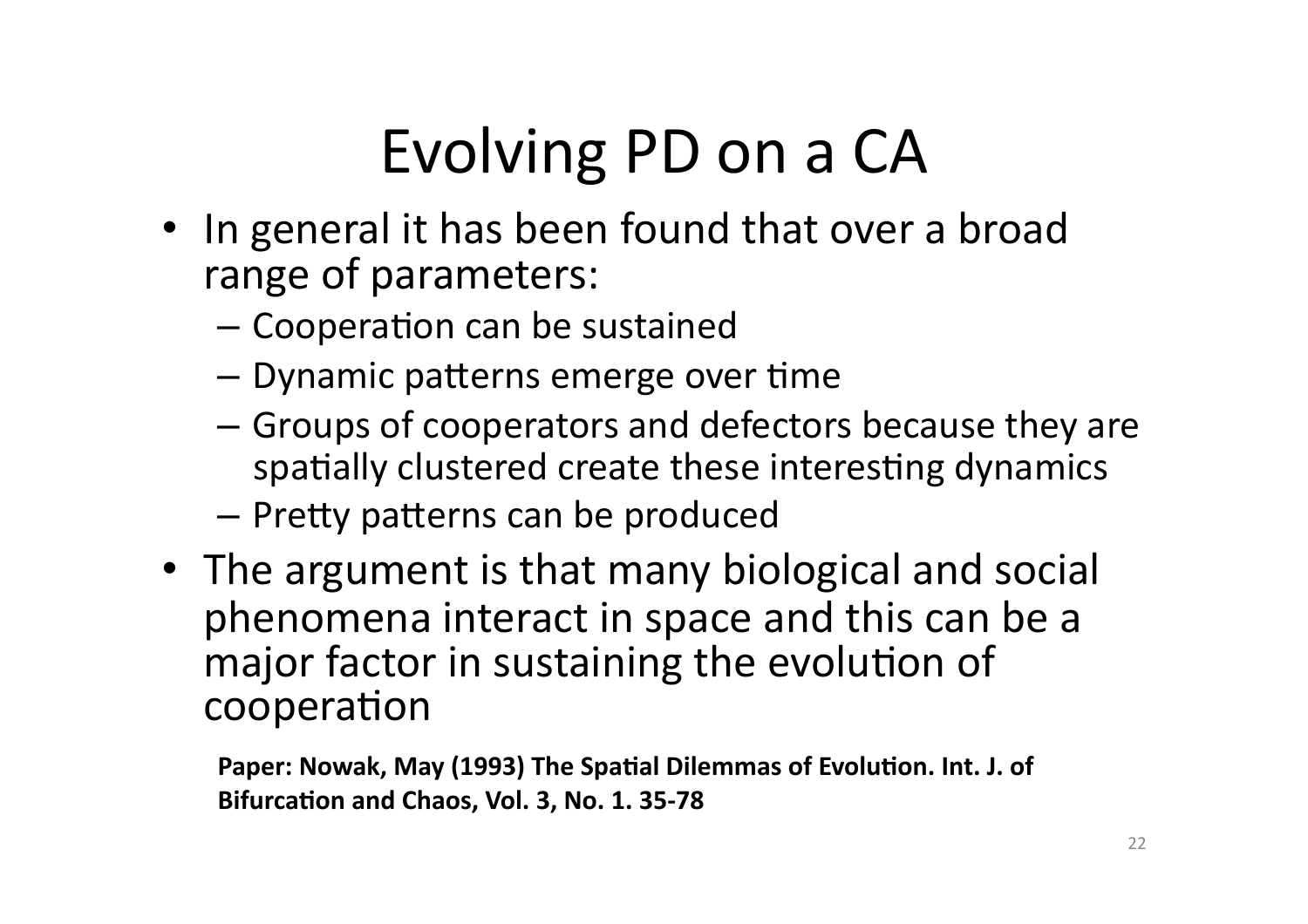

Taken from Nowak and May (1992)<sup>23</sup>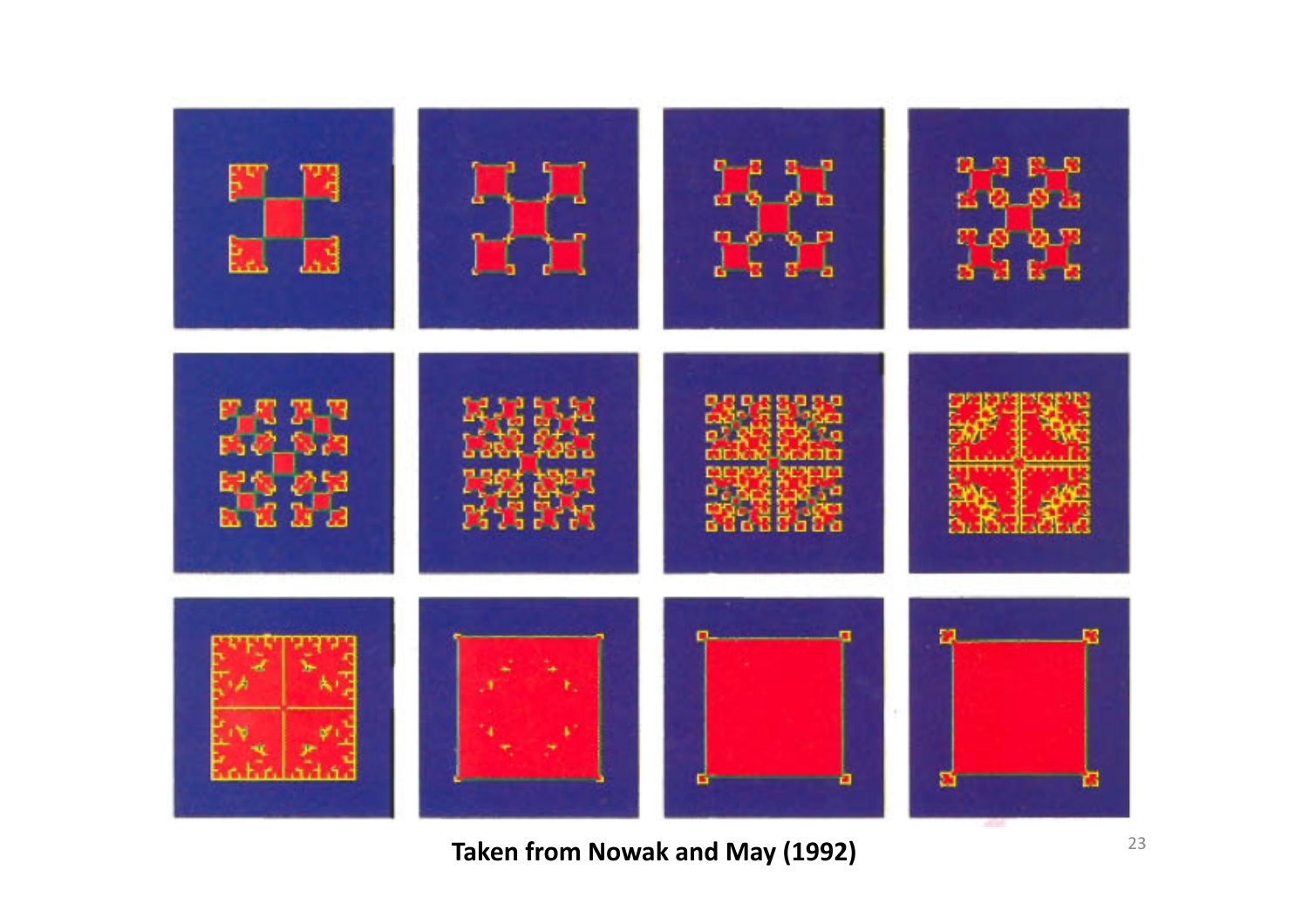## Unknown coding of solution?

- Suppose we don't have simple space of solutions (or strategies) that each "chromosome" can code
- Can we use evolutionary algorithms without a simple coding of the  $\overline{ }$ solution space?
- Yes, evolve a computer program directly (or an artificial neural network)
- **Genetic Programming** (GP) uses simple (functional) languages and tree-like crossovers
- Such languages have to be "robust" to mutation and crossover  $-$  i.e. not "brittle" (unlike most computer languages where if you change one thing it breaks)
- In general GP are used to evolve small programs (or functions) for optimisation purposes

Book: Koza, J.R. (1992). Genetic Programming: On the Programming of Computers by Means of Natural Selection, MIT Press.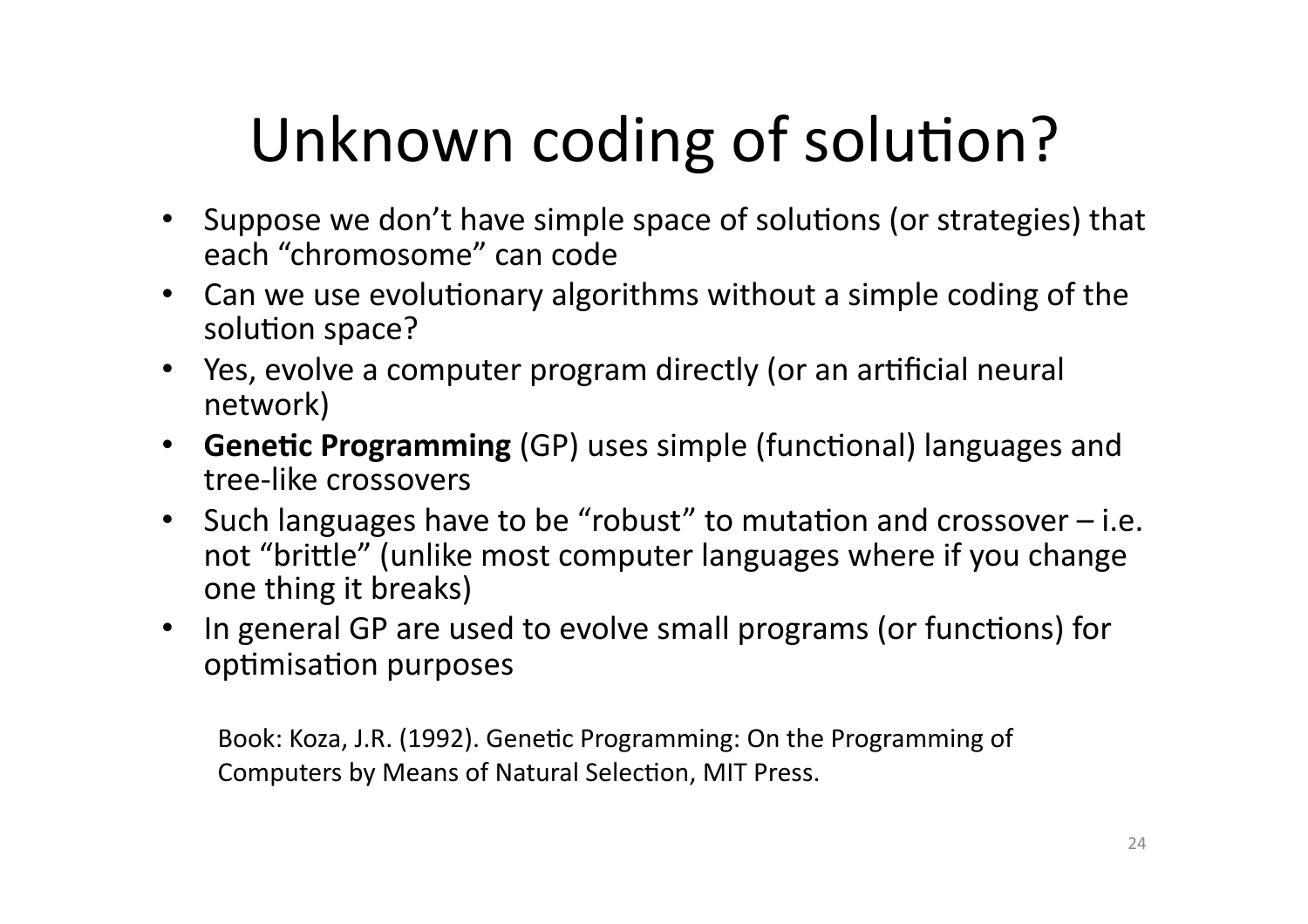#### Genetic Programming



It is possible to evolve whole programs like this but only small ones. Large programs with complex functions present big problems